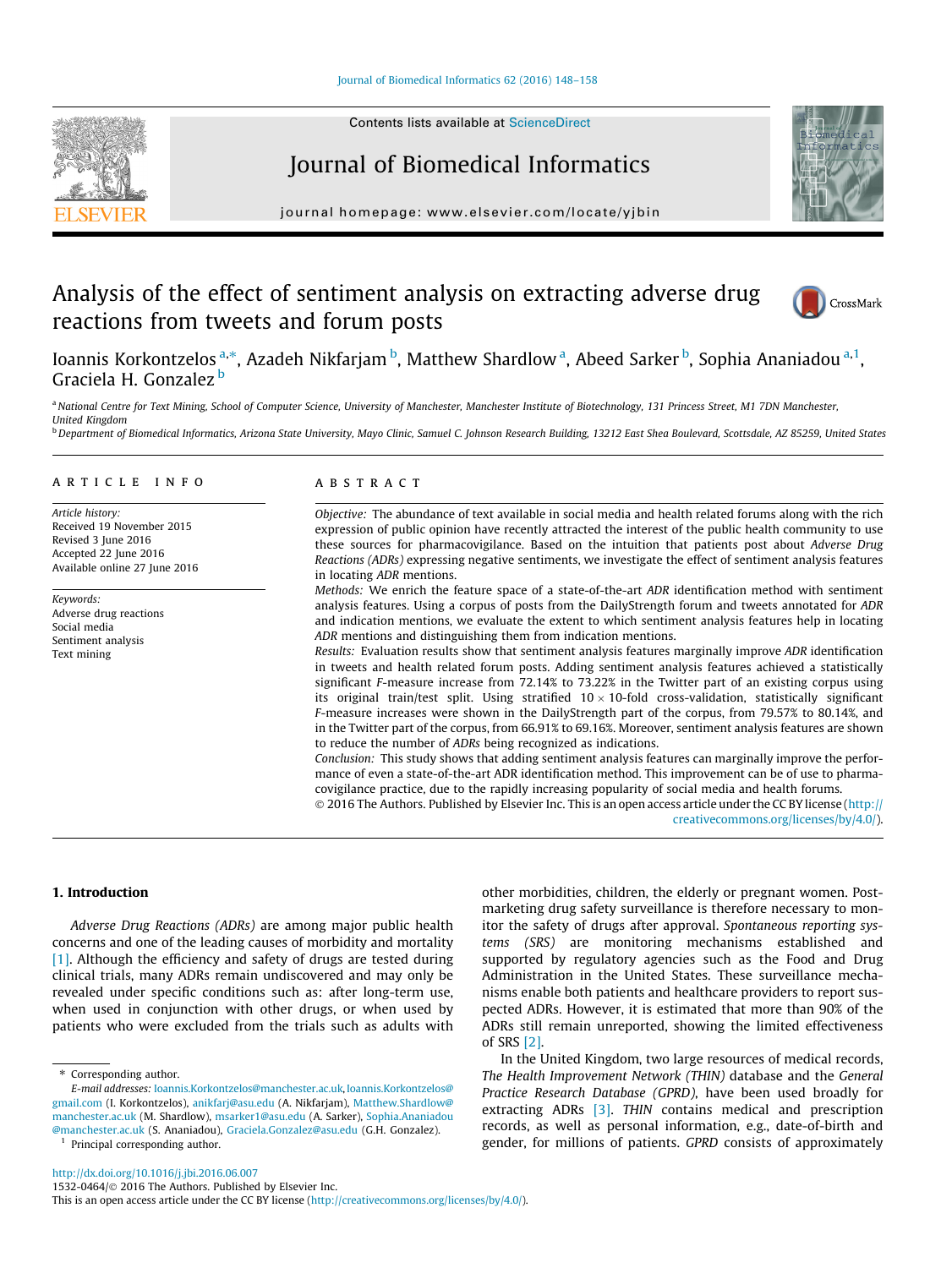4.8 million anonymized UK patient records, collected from 600 general practices, since 1987. THIN and GPRD exhibit some level of overlap [\[4\]](#page-9-0). In addition, data suitable for pharmacovigilance are being generated through the Yellow Card Scheme,<sup>2</sup> an SRS available from the Medicines and Healthcare products Regulatory Agency (MHRA). The scheme provides a platform for reporting ADRs directly.

Social media, such as Twitter and specialized health-related social networks such as DailyStrength,<sup>3</sup> have provided a relatively new platform enabling patients and care-givers to share and seek information about drug safety. Drug-related posts in social media are a potential source to augment current pharmacovigilance efforts [\[5\].](#page-9-0) Although a few individual experiences may not be interesting, thousands of posts about ADRs can potentially minimize unnecessary harmful and sometimes fatal effects.

Pharmacovigilance from social media data is a recent research topic and has undergone significant progress over the last two years. A pioneering study focused on DailyStrength posts regarding six drugs, of which 3600 were manually annotated for ADR mentions [\[6\].](#page-9-0) 450 annotated comments were used for developing a lexicon and the remaining for evaluation (F-measure 0.74). Following this study, a number of ADR extraction approaches have been proposed for social media based pharmacovigilance [\[5,7–11\]](#page-9-0). They can be broadly categorized into lexicon-based and non-lexicon-based approaches, with the majority of approaches falling in the former category. Due to the popularity of lexicon-based approaches, various resources containing common ADR assertive terms/phrases have been developed, such as the Consumer Health Vocabulary  $(CHV)$  [\[9\]](#page-9-0), a database for mapping words and phrases representing ADRs from lay persons to technical terms used by health professionals. Since the resource contains terms and phrases used by non-experts, it has become popular for pharmacovigilance research. Recent studies focus on combining lexicons for ADR extraction [\[8\].](#page-9-0) Lexicon-based approaches face a number of obstacles when applied to social media data. In social media, users rarely use technical terms. Instead, they use creative phrases, descriptive symptom explanations, and idiomatic expressions, the majority of which are not available in existing lexicons. Social media posts frequently contain phonetic and typographic misspellings, which cannot be handled by lexicon-based approaches. Mainly due to these disadvantages of lexicon-based approaches, recent work has focused on using alternatives, based on patterns [\[7\]](#page-9-0) and supervised learning. Our recent work [\[5\]](#page-9-0) explored the use of Conditional Random Fields (CRF) for extracting ADRs from social network posts originating from Twitter and DailyStrength. A detailed review of ADR extraction systems can be found in a recent survey [\[12\].](#page-9-0) In a separate study, we explored the use of user sentiment indicating features for classifying ADR assertive user posts [\[13\].](#page-9-0) Our experiments revealed that users tend to express negative sentiments when mentioning ADRs, and thus, sentiment features contribute in improving classification accuracies. In this study, we focus on utilizing various sentiment-indicating features for the more advanced task of extraction (rather than simply classification) of ADR mentions, and report on our findings.

Sentiment analysis is the process of measuring automatically the type of opinion, i.e. positive, negative or neutral, expressed in text. For example, tweets A and B in Table 1 express positive and negative sentiment, respectively, and tweet C expresses neutral sentiment, since it presents a fact. Some tweets are not easy to identify as positive, negative or neutral. For example, Tweet D contains the word perfect, which indicates positive sentiment, however the tweet is negative, because it is ironic. Tweet E starts

#### Table 1

Examples of tweets about drugs.

| # | Example tweet                                                                                                   |
|---|-----------------------------------------------------------------------------------------------------------------|
| A | I only have like 3 days left of my [ <b>Trazodone</b> ] $_{Drue\_name}$ and<br>I don't have refills GREEAAATTT! |
| В | $[Cymbalta]_{Drue \ name}$ , my mood has worsened                                                               |
|   | Depression hurts. [Cymbalta] $_{Drue\ name}$ can help.                                                          |
| D | hello, world! $[Quetiapine]_{Drug name}$ zombie this morning and I have a work                                  |
|   | call in about 45 minutes. Perfect combination.                                                                  |
|   | E I think I like this [Seroquel] $_{Drug name}$ stuff. Pity I have to think.                                    |
|   |                                                                                                                 |

with a positive sentence, but the second sentence cancels it ironically.

The first approaches for sentiment analysis matched textual units with opinion words in lexica previously annotated for sentiment polarity [\[14–16\]](#page-9-0). Sentiment lexica list words, n-grams and non-contiguous pairs of n-grams scored for sentiment. Manually constructed lexica are smaller than automatically constructed ones, due to manual annotation costs [\[17–19\]](#page-9-0). Lexica can be constructed automatically by using seeds of sentiment-conveying words, locating their occurrences in large collections of documents, e.g., the web [\[20\]](#page-9-0), and scoring words or phrases that co-occur with the seed ones. Similarly, sentiment lexica can be constructed automatically using Twitter. Tweets are annotated based on evidence of positive or negative sentiment they contain, such as emoticons or the hashtags #perfect, #wonderful, #bad and #terrible, to name a few. Then, all words in annotated tweets are scored according to the number of positive and negative tweets in which they occur [\[21,22\]](#page-9-0). As tweets D and E indicate, knowing the sentiment polarity of single words does not guarantee correctly synthesizing the sentiment in a tweet. Considering domain adaptation [\[14,15\],](#page-9-0) syntax and various forms of negation is crucial [\[23\].](#page-9-0) Machine-learning classifiers have been employed to combine knowledge bases with text characteristics that correlate with sentiment [\[24,25\].](#page-9-0) Latest reviews of the sentiment analysis field focus on summarizing methods and applications of sentiment analysis in the last decade [\[26–28\]](#page-9-0). Sentiment analysis has been employed for a wide variety of applications: social media and blog posts, news articles in general or with respect to a specific domain such as the stock market, reviews of various products, services and shops, emails, stories, narratives, biographies novels and fairy tales.

Automatic analysis of patient posts have received attention in the last few years as a direct source that can help in understanding patients, enhancing the quality of care and increase patient satisfaction. Twitter messages have been classified according to sentiment to estimate how concerned Twitter users are about disease outbreaks [\[29\]](#page-9-0). Sentiment analysis has been applied on patient comments posted at the English National Health Service (NHS) website in 2010 to compute opinion about various performance aspects in hospitals [\[30\]](#page-9-0). Sentiment analysis has also been used on health forum posts of the Health & Wellness Yahoo! Groups to suggest drugs to be included in FDA's Watchlist [\[31\]](#page-9-0). Social media posts have been analyzed to measure changes in sentiment strength in relation to PM2.5 air pollution events in China [\[32\].](#page-10-0) The correlation between mortality rates from atherosclerotic heart disease (AHD) and behavioral and psychological health factors reflected by tweets from the same region have been investigated [\[33\]](#page-10-0). A regression model based on tweets was shown to be able to predict AHD significantly better than a model based on demographic, socioeconomic and health risk factors. In the most relevant study to this paper, sentiment in tweets and blog posts was analyzed over time to locate ADRs [\[34\]](#page-10-0). The proposed approach was shown to be able to detect ADRs earlier and with higher recall than other methods. However, in that study, posts were not annotated for ADRs, and analysis aims to locate messages that might reflect ADRs. In contrast, the context of the present work is to locate specific ADR

<sup>2</sup> <http://yellowcard.mhra.gov.uk>. Accessed on November 10, 2015.

<sup>&</sup>lt;sup>3</sup> [http://www.dailystrength.org.](http://www.dailystrength.org) Accessed on November 10, 2015.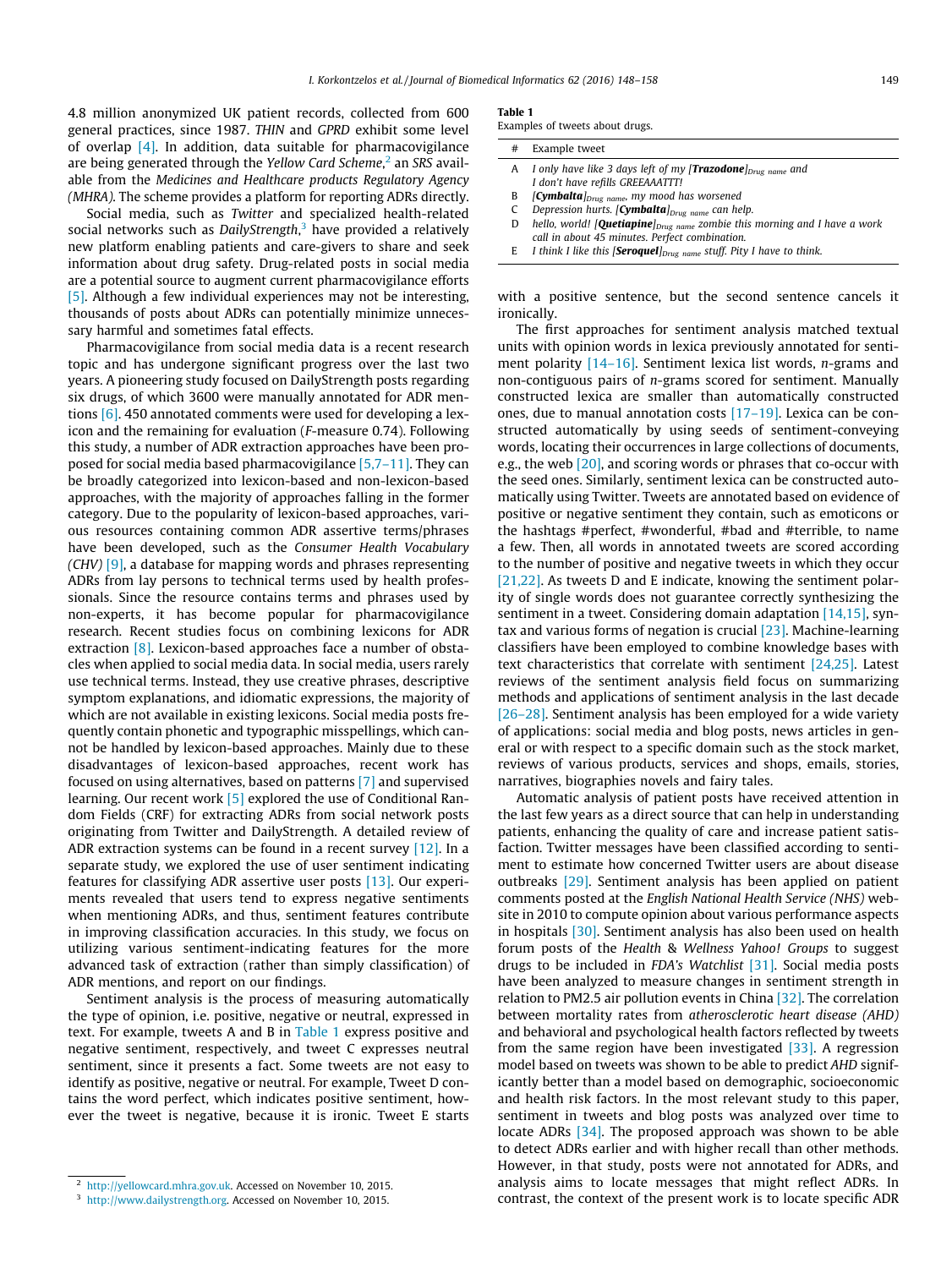<span id="page-2-0"></span>mentions in a single post or tweet, in order to aggregate the information obtained to uncover potential signals of ADRs in the population at large.

In this paper, we analyze sentiment in ADR mentions from online user posts about drugs. Our hypothesis is that patient sentiments related to potential ADRs are predominantly negative, and are expressed in online threads of medical social media [\[35\]](#page-10-0). We expect mentions of indications, i.e. the conditions targeted by the medication, and beneficial effects or unexpected positive effects, to be accompanied with words and phrases that express neutral or positive sentiments. Let us consider the following tweet including an expression of an indication and of an ADR:

well my [Effexor]<sub>Drug name</sub> kinda did its job to keep my [anxiety] $_{\text{Indication}}$  under control.... but now to get my [heart rate] $_{\text{ADR}}$ down..... ugh

Negative feelings are expressed about the ADR, heart rate, and the medication, Effexor, through an informal exclamation, i.e. ugh. The indication, anxiety, is excluded from these negative feelings because of the contrasting conjunction, but, and the phrases did its job and under control, which show that the drug affected them beneficially.

Based on this hypothesis, we address the task of locating ADR mentions using heuristics and precompiled knowledge to measure the strength of positive and negative sentiment expressed in social media posts. In particular, we add features used in sentiment analysis systems to ADRMine, our best approach for extracting ADR mentions, introduced in our previous work [\[5\]](#page-9-0). Although ADRMine is an existing state-of-the-art system, enriching it with sentiment features is an important discovery step. The innovation lies neither in the existing tool, nor in the sentiment analysis features, but in the novel combination of both. To the best of our knowledge, this is the first study attempting to quantify the effect of sentiment analysis in identifying ADR mentions. We evaluate our approach by measuring whether enriching the system with various types of features related to sentiment analysis leads to a better performance than the original system in locating the exact lexical sequences that express ADRs. We analyze the results to measure whether the enriched system can better distinguish between ADR and indication mentions. Evaluation results show that sentiment analysis features marginally improve ADR identification in tweets and posts in forums related to public health. Moreover, they are shown to reduce the number of ADRs being recognized as indications.

# 2. Methods

In this section we discuss details about the manually derived corpus of Adverse Drug Reactions (ADRs) and indication mention annotations, the baseline system, ADRMine, and the sentiment analysis features that we integrated into it. The corpus used for experimentation in this paper has been used previously for ADR extraction in [\[5\].](#page-9-0)

## 2.1. Corpus

We use posts from DailyStrength and Twitter, associated with 81 drugs. For both sources, the first step in our data collection process involved the identification of a set of drugs to study, followed by the collection of user comments associated with each drug name. Details about the choice of drugs have been discussed in our past publications [\[5,10,12,36\].](#page-9-0) Each post was annotated by two expert annotators independently. The annotations include medical concepts belonging to the categories: ADR, beneficial effect, indication, and other. Each annotation includes the span of the mention with

#### Table 2

| Numbers of ADR and indication mentions in the DailyStrength and Twitter corpora, |
|----------------------------------------------------------------------------------|
| number of messages and numbers of messages depending on the mentions they        |
| contain. Percentages (%) are shown within parentheses.                           |

| Corpus          | Mentions   |      | Messages |             |        | Messages containing |        |  |
|-----------------|------------|------|----------|-------------|--------|---------------------|--------|--|
|                 | <b>ADR</b> | Ind. |          | <b>ADRs</b> | Ind.   | <b>Both</b>         | None   |  |
| <b>Training</b> |            |      |          |             |        |                     |        |  |
| Daily-Strength  | 1500       | 1068 | 4720     | 1500        | 1068   | 232                 | 2384   |  |
|                 |            |      |          | (31.8)      | (22.6) | (4.9)               | (50.5) |  |
| Twitter         | 651        | 101  | 1339     | 651         | 101    | 53                  | 640    |  |
|                 |            |      |          | (48.6)      | (7.5)  | (4.0)               | (47.8) |  |
| <b>Test</b>     |            |      |          |             |        |                     |        |  |
| Daily-Strength  | 752        | 454  | 1559     | 533         | 322    | 71                  | 775    |  |
|                 |            |      |          | (34.2)      | (20.7) | (4.6)               | (49.7) |  |
| Twitter         | 277        | 38   | 443      | 236         | 33     | 18                  | 192    |  |
|                 |            |      |          | (53.3)      | (7.5)  | (4.1)               | (43.3) |  |

start/end position offsets, the semantic category, the drug name, and the corresponding UMLS (Unified Medical Language System) concept ID. We measured inter-annotator agreement using Cohen's  $kappa$  [\[37\]](#page-10-0) for both data sets. The calculated kappa value for approximate matching of the annotated concepts is 0.85 for Daily-Strength and 0.81 for Twitter. The values can be considered to indicate high agreement. For this study, we use a subset of the two corpora by including only those posts for which there were complete agreements between the two annotators. We only include ADR, indication and beneficial effect mentions, and considered the beneficial effects as indications due to their similarity. The Twitter corpus consists of 1782 tweets, while the DailyStrength corpus consists of 6279 user posts. Both corpora were divided in a training and test part according to a 75/25 ratio. For Twitter, we use 1339 instances for training and 443 for testing; for Daily-Strength we use 4720 for training and 1559 for testing. Table 2 shows corpora statistics.

#### 2.2. Baseline system

To evaluate the correlation between ADR occurrences and sentiment expressed in social media text, we add sentiment analysis features to an existing system for extracting ADR mentions, which we summarize here. Different types of sentiment analysis features are added separately to demonstrate their effect on the result. ADRMine [\[5\]](#page-9-0) is a supervised sequence labeling Conditional Random Field (CRF) classifier. It is trained on annotated mentions of ADRs and indications, and classifies individual tokens in sentences. Individual sentence tokens are the classification candidates. ADRMine uses the IOB (Inside, Outside, Beginning) scheme for encoding the concept's boundaries. It learns to distinguish 5 different labels: B-ADR, I-ADR, B-Indication, I-Indication and Out. The feature set used to represent classification instances consists of the following feature types:

- Context features: Seven features representing the context, i.e., the current ±3 tokens in the sentence. The tokens are lemma-tized into WordNet roots using the Dragon toolkit [\[38\]](#page-10-0) and the spelling errors are corrected using the Apache Lucene<sup>4</sup> spell checker library. More information is available in [\[5\].](#page-9-0)
- ADR lexicon-based feature: A binary feature that shows whether the current token exists in the ADR lexicon. The ADR lexicon contains a list of ADRs and the associated UMLS IDs collected from different resources [\[5\]](#page-9-0).
- Parts-of-Speech: Part of speech of the token, generated using Stanford parser.

<sup>4</sup> [http://lucene.apache.org.](http://lucene.apache.org) Accessed on November 10, 2015.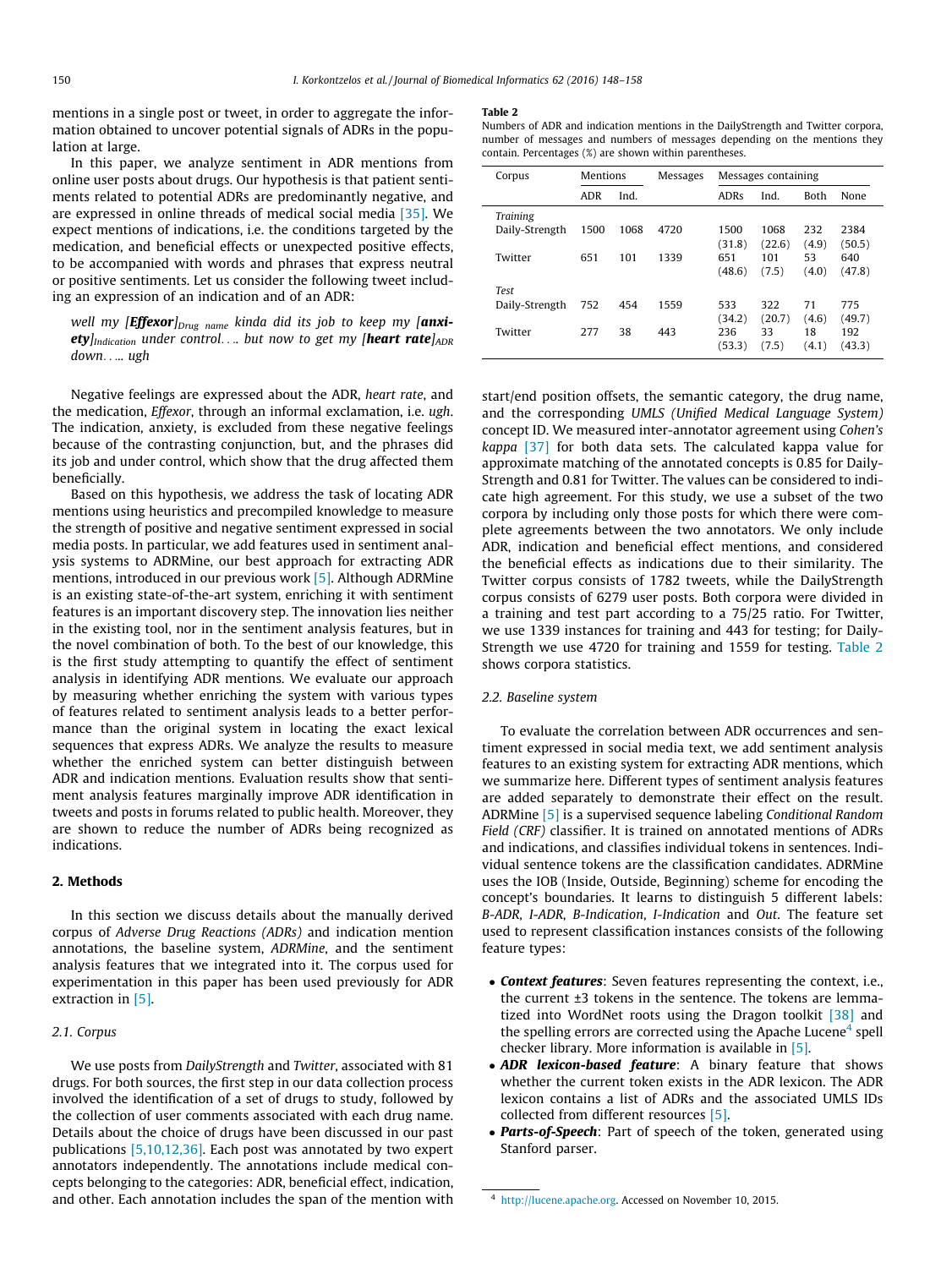- **Negation**: A feature indicating whether the token is negated in the sentence or not. Negations are identified by considering grammatical dependency relations between negation words (e.g., no, not, any and less) and the target token. For instance consider the sentence: ''It had no improving effect". Effect is considered as negated since there is a dependency relation that indicates negation between effect and no (neg(effect, no)). We also consider a token negated if it is occurs in a window of two tokens after a negation word. For instance, improving in the example sentence is also considered negated [\[39\]](#page-10-0).
- Embedding cluster features: Considering the characteristics of user posts in social media, often there are several unseen or rarely occurring tokens in the test sentences. ADRMine uses a set of features that represent the semantic similarity between words. In a preprocessing step, the words from a large unlabeled corpus of user posts are divided into 150 clusters where each cluster contains semantically similar words (words that occur in similar contexts are considered semantically similar). The clusters are generated based on word embedding vectors learned by training a language model on more than a million sentences [\[40\]](#page-10-0). ADRMine uses the cluster numbers of the current ±3 tokens as embedding cluster features [\[5\].](#page-9-0)

## 2.3. Sentiment analysis features

For this paper, we add sentiment awareness to ADRMine [\[5\]](#page-9-0), by enriching it with a variety of features that have been proved to perform well in the latest evaluation tasks of the SemEval series, task 2 in SemEval 2013 [\[41\]](#page-10-0) and task 9 in SemEval 2014 [\[42\]](#page-10-0). Both evaluation tasks defined subtasks about analyzing sentiment at term level, where participating systems were required to estimate the sentiment polarity of a given word in context, or message level, where participating systems had to estimate the sentiment polarity of entire messages. Systems were tested in a number of domains: regular tweets, sarcastic tweets, mobile phone text messages (SMS) and sentences posted to the LiveJournal weblog. After inspecting participating systems, we concluded that the majority employed the following information sources in various formats, depending on the architecture of each:

- Token n-grams, i.e., contiguous sequences of tokens: usually, n ranges from 1 to 4.
- Non-contiguous pairs of token n-grams, i.e. n-grams that occur in the same sentence but not in succession. For example, in the sentence "It had no improving effect", the pair (it had, improving effect) is a non-contiguous bigram-bigram pair, while the pair (it had, effect) is a non-contiguous bigram-unigram pair. Sentiment analysis systems usually consider unigram-unigram, bigram-bigram, unigram-bigram and bigram-unigram pairs.
- Parts-of-speech of tokens
- Character n-grams, i.e., sequences of contiguous characters in tokens: usually, n ranges from 3 to 5.
- Observations on the surface forms of tokens, i.e., capitalization, punctuation, elongated words. Elongated words contain one or two repeating characters more than twice, e.g., soooo and goood.
- Negation indicator: usually sentiment analysis systems identify negated phrases by considering lists of negation trigger words, e.g. no, none and never, and syntactic analysis.
- Token normalization usually refers to spelling correction as well as automatic identification of abbreviated tokens and replacement with the corresponding full forms. Abbreviations are particularly common in Twitter, due to the restriction in message length.
- Sentiment polarity lexica, i.e., lists of words, phrases or noncontiguous sequences of words with associations to positive or negative sentiments.

Token surface forms and token surface form  $n$ -grams are useful to quantify sentiment in trainable machine learners, based on the principle that similar texts possibly express similar sentiment polarity. N-grams are used to capture the immediate context so as to disambiguate the meaning of the current token, since different senses of a token might be related to different polarities. Similarly, the parts-of-speech of tokens as well as character subsequences of tokens are considered to be informative for sentiment analysis. Non-contiguous pairs of token n-grams are useful to capture distant dependencies in text that correlate with sentiment polarities.

In online posts, capital letters are used to indicate anger or emphasis of content. Moreover, elongated words and punctuation symbols, such as exclamation and question marks are used to designate emotions. Repeated punctuation can express extra emotional strength. To capture correlation with sentiment, we use capitalization, elongated words and punctuation as information sources.

Negated phrases are important when measuring sentiment, because the polarities expressed in them are negated. For example, in the phrase "this is nice!", "nice" bears positive sentiment, while in the phrase ''this is not nice!" it bears negative sentiment. We considered sequences that start with a negation word and end in a punctuation mark  $[43]$ , i.e., , : ; ! ?. The list of negation words in Christopher Potts' sentiment tutorial was used.

Due to the length restriction of tweets and typing errors, text in social media exhibits higher variability than text of other domains, such as scientific publications. Increased variability leads to sparsity, when processing text with machine learning tools. To reduce sparsity in the space of words we used Twitter Word Clusters (TW clusters) [\[44\]](#page-10-0), a set of 1000 clusters of similarly spelled words. While developing of a part-of-speech tagger for tweets, these clusters were produced by applying the Brown clustering algorithm on 56 million tweets in English. The clusters contain 216,856 distinct words. Mapping the vast number of correctly spelled or misspelled words to a significantly smaller set of cluster ids, creates links between frequent and less frequent words, respectively, and addresses sparsity.

## 2.4. Lexica

Sentiment polarity lexica are lists of words, *n*-grams and noncontiguous pairs of words scored according to the sentiment load they carry. We used five popular lexica: the Hu&Liu Lexicon of Opinion Words (H&L)  $[17]$ , the Subjectivity Lexicon (SL)  $[18]$ , the NRC Word-Emotion Association Lexicon (NRC) [\[19\]](#page-9-0), the NRC Hashtag Sentiment Lexicon (NRC#)  $[20]$ , and the Sentiment 140 Lexicon (S140) [\[22\]](#page-9-0). The first three were developed manually, while the last two were automatically constructed.

H&L contains approximately 6800 words and was developed manually from e-commerce customer reviews. It is formatted as an alphabetically sorted word list that consists of a positive part (29.55%, 2006 entries) and a negative part (70.45%, 4783 entries). Entries are not lemmatized or associated with positive or negative scores. Thus, all positive entries are considered equally positive and all negative words are considered equally negative.

SL contains 8222 single-word entries, compiled from a number of manually or automatically created resources from annotated and un-annotated data as part of OpinionFinder [\[18\]](#page-9-0). Each entry word is annotated to express weak or strong subjectivity and accompanied with its part-of-speech and a positive (35,62%, 2718 entries) or negative (64,38%, 4913 entries) polarity label. NRCcontains approximately 14,000 alphabetically ordered words manually annotated on a set of tweets using Amazon Mechanical Turk. Apart from positive and negative general sentiment, the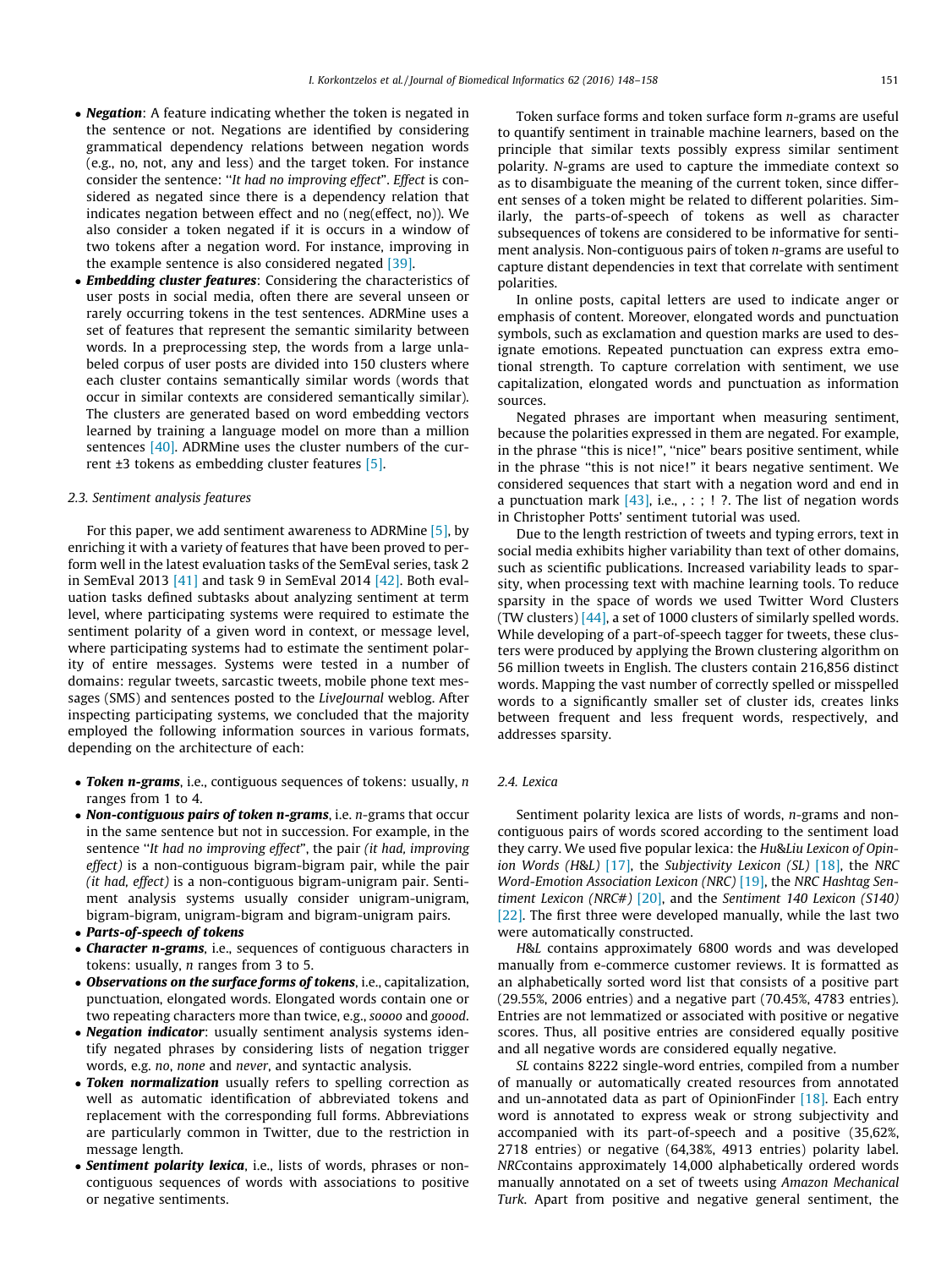words were also annotated for eight basic emotional dimensions, i.e. anger, fear, sadness, disgust, surprise, anticipation, trust, and joy, following Plutchik's Theory of Emotion [\[45\].](#page-10-0)

NRC# is developed automatically from 775,310 tweets, posted between April and December 2012. Automatic annotation is based on hashtags that indicate sentiment, such as #good, #excellent, #bad and #terrible. 78 sentiment-bearing seed words were used to classify tweets as positive or negative. Each word w occurring in a positive  $(p)$  or negative  $(n)$  tweet is scored according to the formula:  $PMI(w, p) - PMI(w, n)$ , where PMI stands for Pointwise Mutual Information. Positive and negative scores indicate respective sentiment and the magnitude indicates association strength. Apart from the list of unigrams (54K entries), the lexicon also contains a similarly created list of bigrams (317K entries), and lists for non-contiguous pairs of unigrams and bigrams (309K entries) that occurred in a single tweet.

S140 is developed similarly to NRC. Its development was based on a corpus of 1.6 million tweets that contain positive and negative emoticons. It provides entries for unigrams, bigrams, and noncontiguous pairs of unigrams and bigrams, i.e. unigram-unigram, bigram-bigram, unigram-bigram and bigram-unigram pairs.

### 2.5. Applying sentiment analysis features to ADR extraction

The task of predicting ADR location in text is different than both subtasks of the SemEval tasks discussed above. In the first subtask the target is to quantify the sentiment polarity of a specific word in a message. Thus, participants addressed each message as a single instance. Similarly, in the second subtask, where the target is to quantify the sentiment expressed in entire messages, each message is again a single instance. To predict the exact position of ADR mentions, each message token needs to be encoded as a separate data-mining instance. Consequently, the transformation of information sources into discriminative features was performed differently than in SemEval participating systems. For example, the SemEval participating system NRC-Canada [\[21\]](#page-9-0) used the sentiment scores for each token to compute message level features such as the sum of sentiment scores for all tokens. Moreover, while for the SemEval tasks n-gram frequencies were considered, token frequencies do not apply to the current task. In the task at hand, information sources were transformed into the following set of features per token and were used to train and test ADRMine [\[5\]](#page-9-0):

- token n-grams: seven features encoding the surface forms of the current ±3 tokens.
- lemmas: seven features encoding the lemmas of the current  $\pm 3$ tokens.
- parts-of-speech: seven features encoding the parts-of-speech of the current ±3 tokens.
- *isAllCaps*: a feature denoting if the token is in capital letters.
- *isPunctuation*: a feature denoting if the token consists of questionmarks (?) and/or exclamation marks (!).
- *isElongated*: a feature denoting whether the token contains a repeating letter, e.g. soooo.
- isNegated: a feature denoting whether the token is part of a negated sequence, according to the definition of negation discussed in section Sentiment analysis features.
- token weights in lexica: five features encoding the sentiment polarities assigned to the current token in each of the five lexicon: H&L, SL, NRC, NRC# and S140.
- bigram and non-contiguous n-gram pair weights in lexica: eight features encoding the sum of sentiment polarities assigned to bigrams and non-contiguous unigram and bigram pairs, in which the current token participates. Two lexica were considered for these features: NRC# and S140.
- drug name & minimum sentiment relative position: a binary feature denoting whether the minimum sentiment token precedes or follows the drug name in a message (if there is a drug name mention). The feature is based on the observation that the position of drug names affects ADR mention identification.
- *character n-grams*: three features encoding all 3-, 4- and 5-grams in the current token and their frequencies.
- TW clusters: seven features encoding the numbers of TW clusters that contain the current  $\pm 3$  tokens, if the tokens are included in some TW cluster or 0, otherwise.

Although some of these features are not directly related to sentiment, e.g. parts-of-speech, they are considered in this study, because they are features of state-of-the-art sentiment analysis systems. As expected, some features types in sentiment analysis systems have been used in our baseline system, ADRMine (Section [2.2](#page-2-0)). In particular the original ADRMine feature set also includes lemmas, parts-of-speech and negation. We choose to evaluate these features in the experiments of the current study, since they were captured using methods different than the ones used in the original feature set of ADRMine. Each feature type was evaluated separately, so as to quantify its contribution.

The sentiment analysis lexica were used to compute weights of lexical units. Weights for each token were computed independently for each lexicon and were considered as independent features. In H&L and NRC, words are annotated as positive or negative. Thus, we considered unary weights. SL contains positive and negative annotated words for either strong or weak subjectivity. To take subjectivity annotations into account we adopted unary weights for strong subjectivity annotations and weights of 1/2 for weak subjectivity annotations. The automatically annotated corpora, i.e., NRC# and S140, contain weighted positive and negative annotation for unigrams, bigrams and non-contiguous n-gram pairs. We used these weights directly for computing feature values.

ADRMine enriched with features of sentiment analysis systems, as explained above, is evaluated against the original ADRMine model [\[5\]](#page-9-0). Systems are compared as far as their ability to locate the exact lexical sequences that express ADRs. We investigate whether sentiment analysis features help to distinguish between indications mentions and ADR mentions and whether sentiment analysis features can help in locating posts that contain ADRs.

## 3. Results

Due to the large number of features (17 baseline and 49 sentiment analysis features) we have merged them in feature groups for experimentation. Evaluating each group of features separately, allows to measure its contribution. [Table 3](#page-5-0) shows which features in the previous section are grouped together. Features drawn using each of the five lexica comprise a separate group. In particular, we experiment with using the features drawn by each lexicon separately and all lexicon features together (see experiment All Lex.). We also evaluate collectively all features of sentiment analysis systems (see experiment All SA features).

Since the task is to identify ADRs, we investigated the hypothesis that the positions of drug name occurrences in text are correlated with the associated ADR mentions. To evaluate it we included a binary feature indicating whether the closest drug name occurs before or after the minimum sentiment position in a sentence (see feature DN & min. sent. pos.). Minimum sentiment positions were computed by averaging all sentiment lexica scores per sentence token. The DN & min. sent. pos. feature was evaluated separately and in conjunction with all features of sentiment analysis systems (see experiment All features).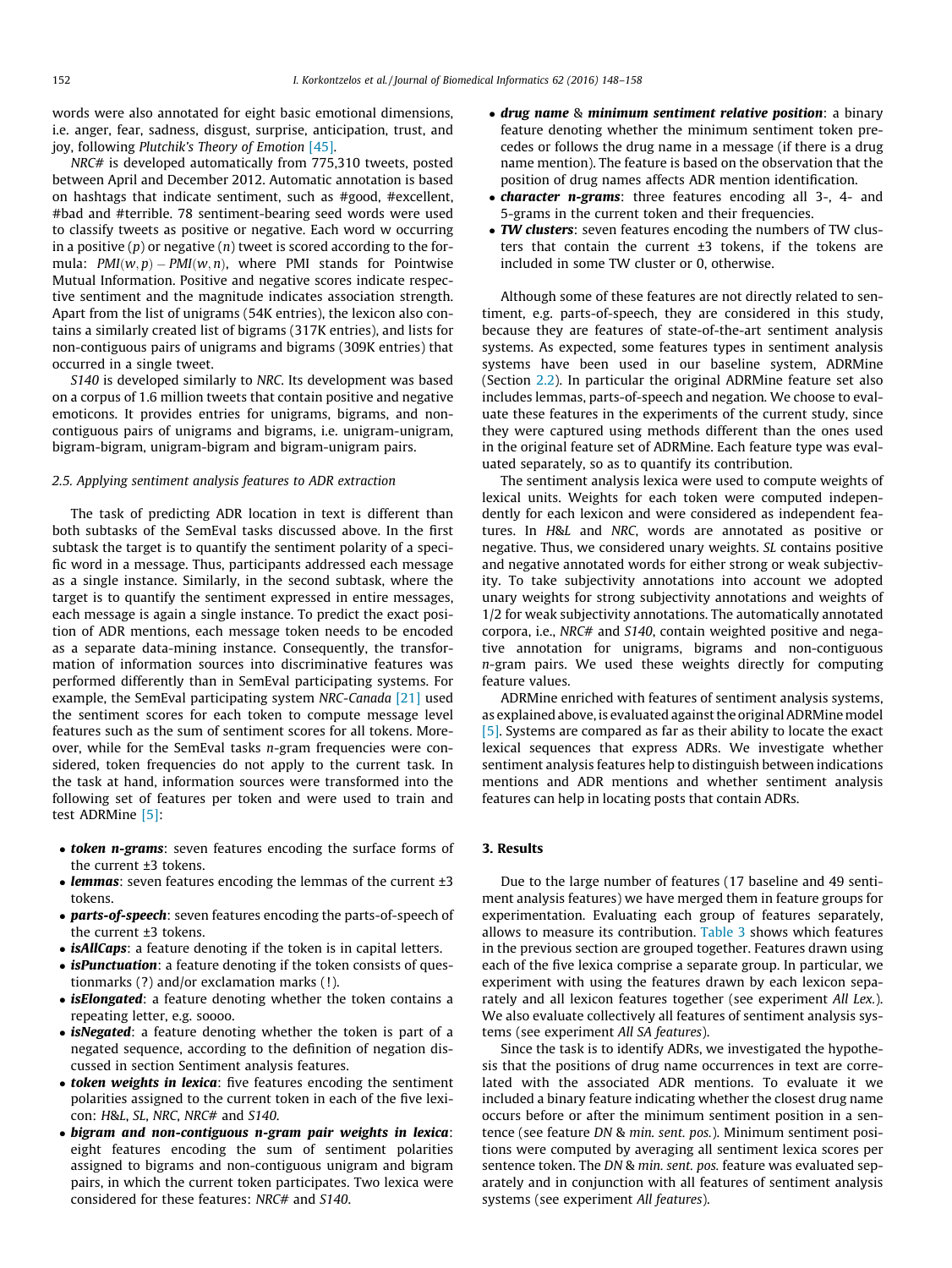I. Korkontzelos et al. / Journal of Biomedical Informatics 62 (2016) 148–158 153

<span id="page-5-0"></span>Table 3 Feature groups used for experimentation in this section.

| Feature groups               | Types of included features                                                                        |
|------------------------------|---------------------------------------------------------------------------------------------------|
| $n$ -grams                   | Token <i>n</i> -grams, lemmas                                                                     |
| PoS                          | Parts-of-speech                                                                                   |
| Character $n-$<br>grams      | Character $n$ -grams                                                                              |
| Negation                     | isNegated                                                                                         |
| <b>Heuristics</b>            | isAllCaps, isPunctuation, isElongated                                                             |
| TW                           | TW clusters                                                                                       |
| Lex.                         | Token, bigram and non-contiguous n-gram pair weights in<br>lexica                                 |
| All SA features              | $n$ -grams, PoS, character $n$ -grams, negation, heuristics, TW &<br>Lex. features for all lexica |
| $DN$ & $min$ .<br>sent. pos. | Drug name & minimum sentiment relative position                                                   |
| All features                 | All SA features, DN & min, sent, pos.                                                             |

As a baseline, we have used ADRMine [\[5\]](#page-9-0). In all experiments, ADRMine's feature set was extended by adding each feature group in Table 3. To compare against gold-standard annotations (predicted mentions), typical information retrieval evaluation measures are employed using approximate matching. An extracted mention is considered as matching a gold-standard mention if it is contains the gold-standard mention. For example, the mention ''serious bone problems" is counted as matching if ''serious bone problems" or ''bone problems" are gold-standard mentions. Precision (P), recall (R) and F measure  $(F_1)$  are computed as follows:

$$
P = \frac{|\text{matching mentions}|}{|\text{predicted mentions}|}\tag{1}
$$

$$
R = \frac{|\text{matching mentions}|}{|\text{actual mentions}|}\tag{2}
$$

$$
F_1 = \frac{2 \times P \times R}{P + R} \tag{3}
$$

Table 4 shows the preliminary evaluation results<sup>5</sup> of the baseline and the new feature sets (Table 3).

To investigate the effect of the size of the training data on the results, we have trained the ADRMine baseline and the three best performing systems, i.e. S140 Lex., All SA features and All features (Table 4) using increments of 5K training instances. The results are plotted in [Fig. 1](#page-6-0) for the DailyStrength part of the corpus and in [Fig. 2](#page-7-0) for the Twitter part of the corpus.

In order to further investigate the statistical significance of the improvements in Table 4, we conducted a stratified  $10 \times 10$ -fold cross validation experiment. We merged the training and test data instances and allocated them randomly to 10 folds, making sure that all folds have an approximately equal number of ADR and indication mentions. We repeated 10 times the random allocation to 10 folds, using different randomisation seeds. We repeated each experiment in Table 4 10 times for each of the 10 random allocations, each time training on 9 folds and testing on 1-fold. [Table 5](#page-7-0) shows the average results over these 100 experiments per feature group as well as statistical significance information.

[Table 6](#page-8-0) shows our evaluation at mention level using the original training and test split. The first three columns describe how ADR mentions were predicted by the baseline system and the best performing feature set, for each corpus. Similarly, columns 4–6 show prediction numbers and percentages for mentions that were manually annotated as indications. Columns 7 and 8 show false positives, i.e. the numbers of mentions that were predicted wrongly, because there were no matching mentions annotated manually.

| н<br>L<br>п<br>$\sim$<br>. . |  |
|------------------------------|--|
|                              |  |

| ADR extraction performance percentages (on DailyStrength and Twitter) when testing |  |
|------------------------------------------------------------------------------------|--|
| different feature sets.                                                            |  |

|                       |       | DailyStrength |                |        | Twitter |                |  |
|-----------------------|-------|---------------|----------------|--------|---------|----------------|--|
| Features              | P     | R             | F <sub>1</sub> | P      | R       | F <sub>1</sub> |  |
| ADRMine (baseline)    | 86.34 | 78.40         | 82.18          | 76.51  | 68.23   | 72.14          |  |
| $n$ -grams            | 86.25 | 76.93         | 81.32          | 74.38  | 64.98   | 69.36          |  |
| Character $n$ -grams  | 85.40 | 77.20         | 81.09          | 78.70  | 65.34   | 71.40          |  |
| PoS                   | 85.02 | $77.20*$      | 80.92          | 75.95  | 64.98   | 70.04          |  |
| Negation              | 86.38 | 78.67         | 82.34          | 76.35  | 66.43   | 71.04          |  |
| <b>Heuristics</b>     | 86.41 | 78.00         | 81.99          | 76.92  | 68.59   | 72.52          |  |
| TW                    | 85.55 | 78.13         | 81.67          | 74.49  | 65.34   | 69.62          |  |
| Hu&Liu Lex.           | 86.26 | 77.87         | 81.85          | 77.05  | 67.87   | 72.17          |  |
| Subjectivity Lex.     | 85.86 | 77.73         | 81.60          | 75.61  | 67.15   | 71.13          |  |
| NRC Lex.              | 86.32 | 78.27         | 82.10          | 74.27  | 64.62   | 69.11          |  |
| NRC# Lex.             | 85.74 | 76.13         | 80.65          | 76.09  | 63.18   | 69.03          |  |
| S <sub>140</sub> Lex. | 87.19 | 78.93         | 82.86          | 79.48  | 65.70   | 71.94          |  |
| All Lex.              | 86.38 | 76.93         | 81.38          | 78.30  | 66.43   | 71.88          |  |
| All SA features       | 83.82 | 77.33         | 80.44          | 77.89* | 68.59*  | 72.94*         |  |
| DN & min, sent, pos.  | 86.39 | 77.87         | 81.91          | 74.60  | 66.79   | 70.48          |  |
| All features          | 83.36 | 77.13         | 79.58          | 78.51* | 68.59*  | $73.22*$       |  |

Note: The contents of each feature-set are presented in Table 3. Statistically significant improvements over the baseline are marked with asterisk (⁄ ). Statistical significance was computed using the two-tailed McNemar's Q for a confidence level of 0.05.

[Tables 7 and 8](#page-8-0) display evaluation at the message level. [Table 7](#page-8-0) shows how messages that only contain ADRs or indication mentions were predicted by the baselines and the best performing feature sets. [Table 8](#page-8-0) shows results for messages that contain both types of mentions and no mentions at all.

# 4. Discussion

The results of our main experiment, in Table 4, show that the heuristics feature set and the feature set containing all proposed features (Table 3) have a modest but significant impact on the ADRMine baseline performance for the Twitter corpus. In the DailyStrength corpus, no statistically significant increase or decrease was observed using any of the proposed feature sets, while the feature set encoding the Sentiment 140 Lexicon performed best. Interestingly, this feature set also achieves the highest precision in the Twitter corpus. It should be noted, that ADRMine is already a sophisticated system, incorporating features about many aspects of ADR mentions. Thus, performance increase by adding more information sources is expected to be small.

One reason why sentiment features improved ADR recognition for Twitter but not for DailyStrength may lie in the differences of message characteristics posted in these social media. Intuitively, the differences in the size of datasets and the different percent-ages of ADR mentions that they contain (see [Table 2\)](#page-2-0) may also be a reason. To investigate this further we conducted a series of experiments by incrementally increasing the size of training data, as shown in [Figs. 1 and 2.](#page-6-0) The plots reveal that all evaluation metrics depend on the size of training data. However, plots for Twitter data are much lower than the respective plots for DailyStrength.

Due to the message length restriction of tweets, authors write elliptically, with grammar, syntax and spelling errors, while in DailyStrength no such restrictions apply. DailyStrength is a specialized forum for health, thus participants feel more confident to discuss details about their medication. Indicatively, ADRMine already achieves very high  $F_1$  score (>80%) in identifying ADRs in Daily-Strength posts and sentiment analysis features cannot contribute significantly. In contrast, sentiment analysis features can aid ADR recognition significantly in tweets, which are shorter and more difficult to analyze.

 $5$  The table shows micro-average results, i.e. results at corpus level. This method was preferred against macro-average, i.e. computing results at message level, because the vast majority of messages contain zero or one ADR mention, only.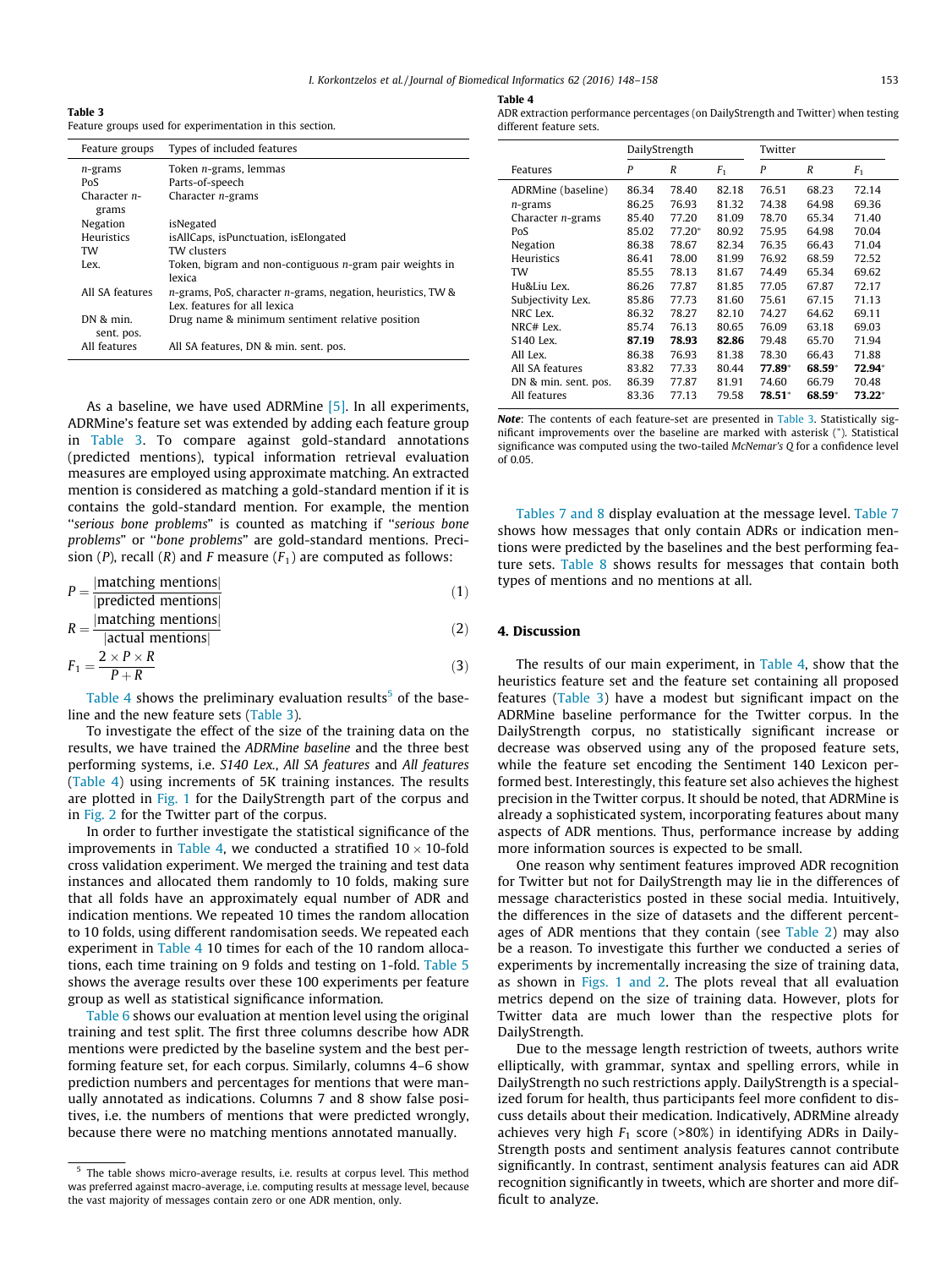<span id="page-6-0"></span>

Fig. 1. Evaluation for the DailyStrength part of the corpus using parts of the training data.

The stratified  $10 \times 10$ -fold cross validation results, in [Table 5](#page-7-0) reveal more statistically significant results for both corpora. The feature sets that combine features types, i.e. All SA features and All features, achieved the highest F measure scores, both in Twitter and DailyStrength. It is worth noting that the margin of improvement in our approach is small due to our strong baseline, ADRMine, which is a state-of-the-art system for identifying ADR mentions. Experimental results show that the improvement achieved by integrating sentiment analysis features is statistical significant to a high degree, confirming our intuition that sentiment features are helpful in the identification of ADR mentions.

[Table 5](#page-7-0) also indicates the contribution of each feature set to the final result for each part of the corpus. For DailyStrength messages, the most meaningful features are token and lemma n-grams, partof-speech tags and token-character n-grams. For identifying ADRs in tweets, the most meaningful features are token-character n-grams, features induced from sentiment lexica, TW cluster features and token and lemma n-grams. We observe that for each part of the corpus each feature set contributes differently, due to the characteristics of the feature set and the messages in that part. For example, TW cluster features are expected to be more useful on tweets, since TW clusters were generated using a very large corpus of tweets [\[44\]](#page-10-0).

Looking at how gold-standard ADR mentions are identified by the best performing methods in comparison to the baselines (6 first columns in [Table 6\)](#page-8-0) no particular improvement can be observed. However, the last two columns reveal that sentiment-aware methods succeed in reducing ADR false positives significantly (10–18%). In DailyStrength, sentiment-aware features predicted less ADR mentions as indications. An equal number of ADR mentions were classified as normal text. This effect cannot be captured by the standard information retrieval evaluation metrics. However, if a system cannot recognize some ADRs correctly, it is better to classify them as normal text than as mentions of another type, as confusing the class could negatively affect the performance of downstream applications, e.g., identifying indications or specific signals of potential ADRs for pharmacovigilance.

The message-level evaluation [\(Tables 7 and 8\)](#page-8-0) confirms that the best performing sentiment-aware feature sets improve ADR extraction, to a limited extent. Confirming our results at the mention level, the fifth column of [Table 8](#page-8-0) shows that the sentiment-aware feature set classifies more messages that contain no mentions as such. For tweets, we observe no increase in correctly classified messages that contain no mentions, despite the outcome of the mention-level evaluation (seventh column, [Table 6\)](#page-8-0), because the particular messages contain more than one mention.

Apart from the evaluation results shown in the previous section, we computed prediction accuracies for different classes of messages separately, considering whether the drug name discussed in the message is mentioned once or more times, or it is not mentioned. Further, we investigated separately the messages in which the drug name is mentioned before or after the ADR mention. The main observation in this analysis is that in both corpora, ADR mentions are predicted more accurately (76–78%) in cases where a drug name mention precedes them, than in cases where a drug name mention follows them (67–72%). Adding a binary feature to our best performing setting (All SA features) to encode whether a token is (part of) a drug name, increased performance on tweets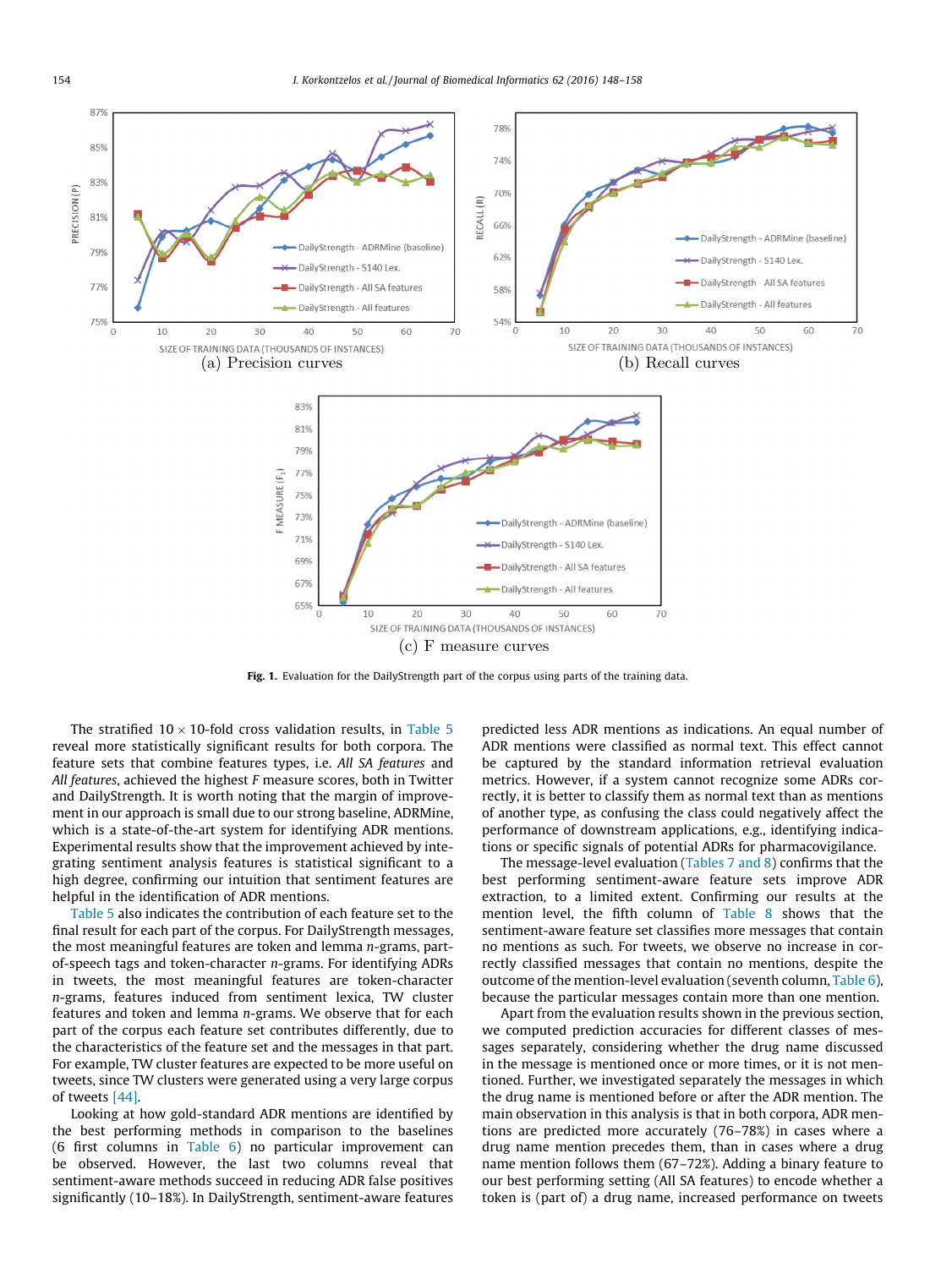<span id="page-7-0"></span>

Fig. 2. Evaluation for the Twitter part of the corpus using parts of the training data.

#### Table 5

ADR extraction performance percentages (on DailyStrength and Twitter) when testing different feature sets. Stratified  $10 \times 10$ -fold cross-validation results.

|                      |       | DailyStrength      |             | Twitter |                    |                    |
|----------------------|-------|--------------------|-------------|---------|--------------------|--------------------|
| Features             | P     | R                  | $F_1$       | P       | $\boldsymbol{R}$   | F <sub>1</sub>     |
| ADRMine (baseline)   | 83.62 | 75.96              | 79.57       | 75.51   | 60.29              | 66.91              |
| n-grams              | 83.91 | $76.55^{\ddagger}$ | $80.03*$    | 75.85   | 60.32              | 67.07              |
| Character $n$ -grams | 83.07 | 76.96‡             | 79.87*      | 76.05   | $62.32^{\ddagger}$ | $68.39*$           |
| PoS                  | 83.31 | 76.81 <sup>‡</sup> | 79.89‡      | 74.30   | 60.36              | 66.47*             |
| Negation             | 83.71 | 75.93              | 79.59       | 75.35   | 60.16              | 66.77              |
| Heuristics           | 83.67 | 76.03              | 79.62       | 75.58   | 60.29              | 66.94              |
| TW                   | 83.21 | $76.71*$           | 79.80       | 75.90   | $60.99^{\dagger}$  | $67.50^{\dagger}$  |
| Hu&Liu Lex.          | 83.55 | 76.10              | 79.62       | 75.66   | 60.46              | 67.08              |
| Subjectivity Lex.    | 83.58 | 76.01              | 79.58       | 75.61   | 60.53              | 67.09              |
| NRC Lex.             | 83.46 | 75.98              | 79.51       | 75.49   | 60.60              | 67.10              |
| NRC# Lex.            | 83.47 | 75.56              | 79.29       | 75.92   | 60.92*             | 67.48*             |
| S140 Lex.            | 83.48 | 76.03              | 79.55       | 75.78   | 60.84*             | 67.37*             |
| All Lex.             | 83.22 | 75.98              | 79.40       | 76.04   | $61.50*$           | 67.88              |
| All SA features      | 83.04 | $77.50^{\ddagger}$ | $80.14^{*}$ | 77.02   | $62.98^{\ddagger}$ | $69.18^{1}$        |
| DN & min, sent, pos. | 83.63 | 75.97              | 79.58       | 75.44   | 60.38              | 66.95              |
| All features         | 83.01 | $77.51^{\ddagger}$ | $80.14^{*}$ | 76.90   | 63.01‡             | $69.15^{\ddagger}$ |

Note: Statistically significant improvements over the baseline are marked with asterisk  $(*)$ , dagger  $(\dagger)$  and doubledagger  $(\dagger)$  for significance levels of 0.05, 0.01, 0.005, respectively. Since the cross-validation folds are common between all experiments, the two-tailed matched-samples t-test was used for computing statistical significance.

but not on DailyStrength posts, as shown in [Table 9.](#page-8-0) This was expected, as drug names are rarely mentioned in DailyStrength posts, due to the nature of the website, where users post under specific treatments (drug names). Interestingly, accuracy in predicting indication mentions is not affected by drug name mentions occurring before or after them.

Analyzing mentions that were not recognized correctly, we identified three major classes of error. Firstly, some messages contained words and sequences that indicate positive sentiment such as ''loved" in example A, in [Table 10](#page-9-0) and ''very well" in example B. Although the proposed features consider negated phrases, it is likely that the occurrence of positive words and sequences fool the CRF classifier. Moreover, examples A and B contain ADR mentions that are particularly difficult to recognize because they are periphrastic. Secondly, ADRs in ironic messages, such as example C, cannot be predicted correctly, because words and expressions typically associated with positive sentiments are used to express negative feelings. Thirdly, too general ADRs, such as the ADRs in examples D and E in [Table 10](#page-9-0), were particularly difficult to recognize. Furthermore, we observed that the CRF classifier rarely predicts ADRs whose mentions contain an embedded drug name mention, such as in example D.

Inspired by this error analysis, in the future we plan to investigate further how we can identify ADRs expressed periphrastically. In addition, we plan to incorporate syntactical features. Due to the size of the current corpus, we expect to encounter severe sparsity effects, thus capturing syntax will probably be attempted in conjunction with methods for sparsity reduction, such as using reference corpora. We consider this study as one of the first steps towards assessing whether social media can contribute positively in detecting ADRs. In the future, we plan to compare and contrast ADRs extracted from the social media with ADRs extracted using more traditional methods.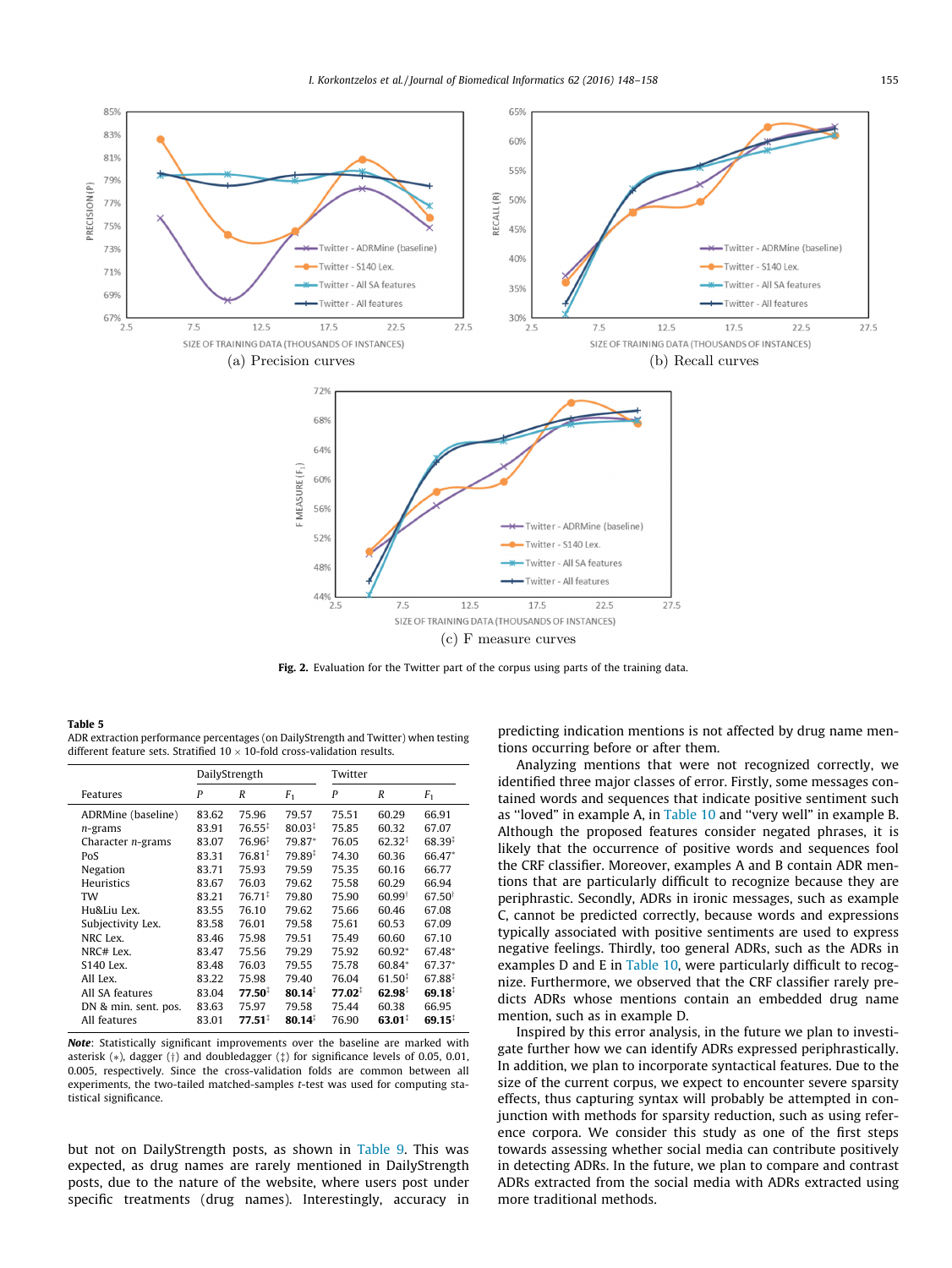#### <span id="page-8-0"></span>Table 6

Prediction numbers and (within parentheses) percentages of ADR or indication mentions in DailyStrength (DS) and Twitter messages by the baseline system and the best performing systems for each corpus.

| Features     | ADR mentions<br>Predicted as |              |        | Indication mentions<br>Predicted as |        |        | No mentions<br>Predicted as                              |          |
|--------------|------------------------------|--------------|--------|-------------------------------------|--------|--------|----------------------------------------------------------|----------|
|              | <b>ADR</b>                   | Ind.         | None   | Ind.                                | ADR    | None   | <b>ADR</b><br>44<br>40<br>$(-10)$<br>50<br>41<br>$(-18)$ | Ind.     |
| DS           |                              |              |        |                                     |        |        |                                                          |          |
| ADRMine      | 598                          | 38           | 116    | 306                                 | 45     | 103    |                                                          | 35       |
| (baseline)   | (79.5)                       | (5.1)        | (15.4) | (67.4)                              | (9.9)  | (22.7) |                                                          |          |
| S140 Lex.    | 597                          | 34           | 121    | 305                                 | 44     | 105    |                                                          | 30       |
|              | (79.4)                       | (4.5)        | (16.1) | (67.2)                              | (9.7)  | (23.1) |                                                          | $(-14)$  |
| Twitter      |                              |              |        |                                     |        |        |                                                          |          |
| ADRMine      | 189                          | $\mathbf{0}$ | 88     | 13                                  | 6      | 19     |                                                          |          |
| (baseline)   | (68.2)                       | (0.0)        | (31.8) | (34.2)                              | (15.8) | (50.0) |                                                          |          |
| All features | 192                          | $\bf{0}$     | 85     | 15                                  | ⇁      | 16     |                                                          | 4        |
|              | (69.3)                       | (0.0)        | (30.7) | (39.5)                              | (18.4) | (42.1) |                                                          | $(+300)$ |

Note: For unannotated text (last two columns) parentheses shows increase or decrease in comparison to the relevant baseline.

#### Table 7

Prediction numbers and (within parentheses) percentages of DailyStrength (DS) and Twitter messages that contain ADR or indication mentions by the baseline system and the best performing systems for corpus.

| Features                                         | Predicted as containing        | Messages containing ADR mentions |                              |                              | Messages containing indication mentions<br>Predicted as containing |                                |                              |                              |
|--------------------------------------------------|--------------------------------|----------------------------------|------------------------------|------------------------------|--------------------------------------------------------------------|--------------------------------|------------------------------|------------------------------|
|                                                  | <b>ADRs</b>                    | Ind.                             | Both                         | None                         | Ind.                                                               | <b>ADRs</b>                    | Both                         | None                         |
| DS<br>ADRMine<br>(baseline)<br>S140 Lex.         | 442<br>(82.9)<br>444<br>(83.3) | 22<br>(4.1)<br>22<br>(4.1)       | 67<br>(12.6)<br>69<br>(13.0) | 69<br>(13.0)<br>67<br>(12.6) | 178<br>(55.3)<br>177<br>(55.0)                                     | 101<br>(31.4)<br>101<br>(31.4) | 66<br>(20.5)<br>70<br>(21.7) | 43<br>(13.4)<br>44<br>(13.7) |
| Twitter<br>ADRMine<br>(baseline)<br>All features | 176<br>(74.6)<br>178<br>(75.4) | 3<br>(1.3)<br>4<br>(1.7)         | 6<br>(2.5)<br>9<br>(3.8)     | 57<br>(24.2)<br>54<br>(22.9) | (21.2)<br>6<br>(18.2)                                              | 16<br>(48.5)<br>17<br>(51.5)   | 6<br>(18.2)<br>q<br>(27.3)   | 10<br>(30.3)<br>10<br>(30.3) |

#### Table 8

Prediction numbers and (within parentheses) percentages of DailyStrength (DS) and Twitter messages that contain both ADR or Indication mentions or no mentions at all by the baseline system and the best performing systems for each corpus.

| Features     | Predicted as containing | Messages containing ADR and indication mentions |        | Messages containing no mentions<br>Predicted as containing |        |             |       |          |
|--------------|-------------------------|-------------------------------------------------|--------|------------------------------------------------------------|--------|-------------|-------|----------|
|              | Both                    | <b>ADRs</b>                                     | Ind.   | None                                                       | None   | <b>ADRs</b> | Ind.  | Both     |
| DS           |                         |                                                 |        |                                                            |        |             |       |          |
| ADRMine      | 48                      | 17                                              | 6      | $\Omega$                                                   | 748    | 18          | 9     |          |
| (baseline)   | (67.6)                  | (23.9)                                          | (8.5)  | (0.0)                                                      | (96.5) | (2.3)       | (1.2) | (0.0)    |
| S140 Lex.    | 52                      | 13                                              | 6      | $\Omega$                                                   | 756    | 12          |       | $\Omega$ |
|              | (73.2)                  | (18.3)                                          | (8.5)  | (0.0)                                                      | (97.6) | (1.6)       | (0.9) | (0.0)    |
| Twitter      |                         |                                                 |        |                                                            |        |             |       |          |
| ADRMine      | 6                       |                                                 |        |                                                            | 170    | 21          |       | $\Omega$ |
| (baseline)   | (33.3)                  | (38.9)                                          | (16.7) | (11.1)                                                     | (88.5) | (10.9)      | (0.5) | (0.0)    |
| All features | 8                       |                                                 |        | ຳ                                                          | 173    | 17          | C.    | $\Omega$ |
|              | (44.4)                  | (27.8)                                          | (16.7) | (11.1)                                                     | (90.1) | (8.9)       | (1.0) | (0.0)    |

#### Table 9

ADR extraction performance (on DailyStrength and Twitter) when testing the isDrugName feature.

|                                                           | DailyStrength  |                |                | Twitter           |                 |                  |
|-----------------------------------------------------------|----------------|----------------|----------------|-------------------|-----------------|------------------|
| Features                                                  |                |                |                |                   |                 |                  |
| All SA features + isDrugName<br>All features + isDrugName | 83.24<br>83.79 | 76.80<br>77.20 | 79.89<br>80.36 | 78.13<br>$77.37*$ | 68.68<br>67.87* | 73.66*<br>72.31* |

Note: Statistically significant improvements over the baseline are marked with asterisk (\*). Statistical significance was computed using the two-tailed McNemars Q for a 95% confidence interval.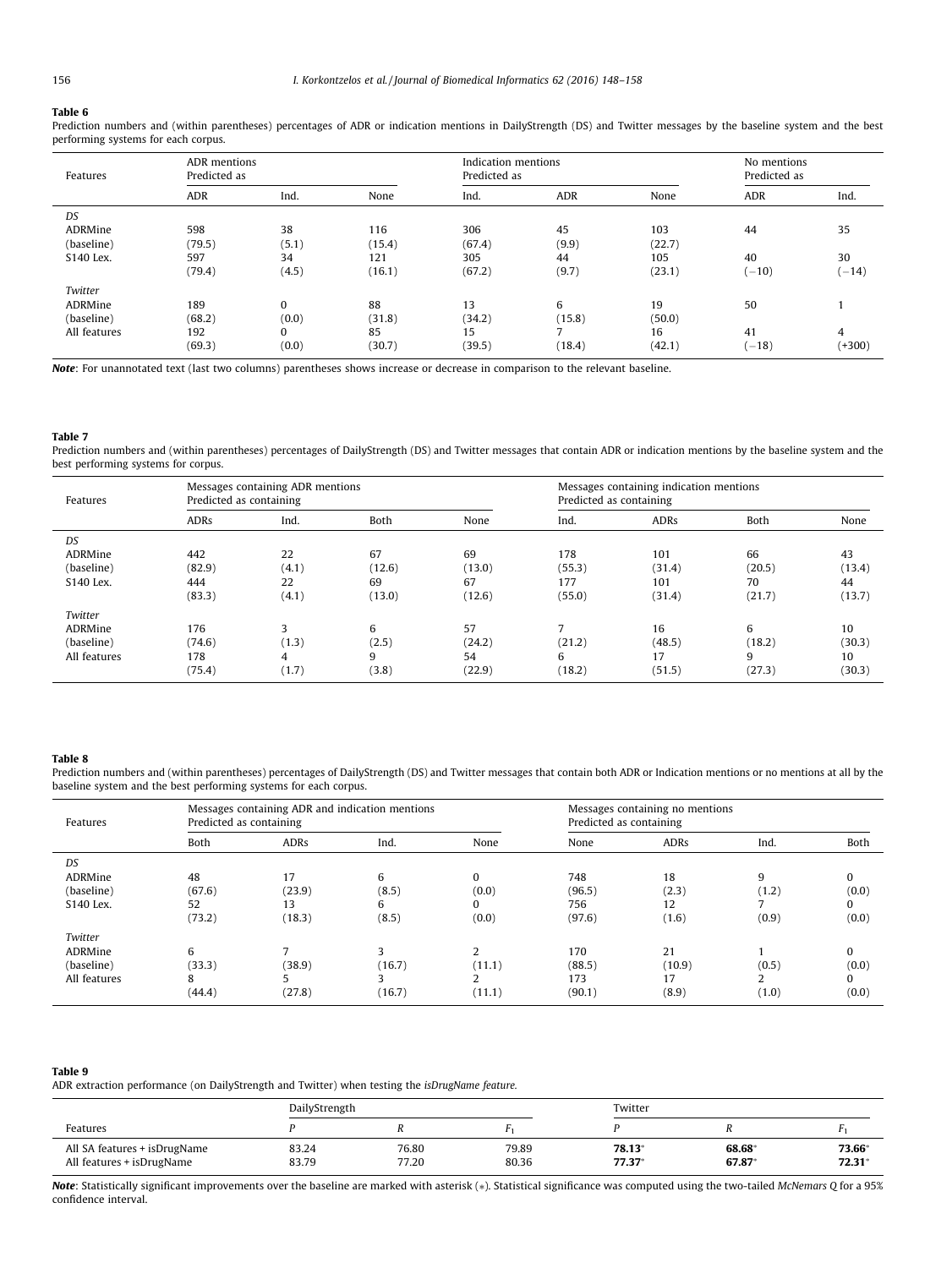#### <span id="page-9-0"></span>Table 10

Examples of messages whose ADR mentions were not predicted correctly.

| # | Example                                                                                                                      |
|---|------------------------------------------------------------------------------------------------------------------------------|
| A | loved it, except for [ <b>not being able to be woken up</b> $\vert_{ADR}$ at night<br>yeah that blew                         |
| B | Worked VERY well at first.<br>Now it is [ <b>hard to tell I am taking it</b> ] $_{ADR}$ at all.<br>Almost afraid to get off. |
|   | just woke up from a [14 hour nap] <sub>ADR</sub> thank u [ <b>Fluoxetine</b> ] <sub>Drug name</sub>                          |
| D | <b>@thatjunkiechick thank you!</b><br>[coming off [Effexor] $_{Drug \ name}$ is NOT fun] $_{ADR}$ !                          |
| E | Seemed to help at the beginning, but quickly <b>[lost effectiveness</b> ] $_{ADR}$<br>and side effects got bad.              |

## 5. Conclusion

Social media and health-related forums comprise important resources for pharmacovigilance. Due to the size of data available, automatic identification of Adverse Drug Reaction (ADR) mentions is crucial. In this paper, we hypothesized that, in online posts, ADR mentions are associated with negative sentiment. We investigated this hypothesis by enriching ADRMine, a state-of-the-art system for extracting ADR mentions, with sentiment-aware features. We evaluated our approach on a collection of tweets and DailyStrength posts that were manually annotated for ADR and indication mentions. Evaluation results showed that sentiment-bearing features marginally improve ADR mention identification in tweets and health-related forum messages. In addition, the proposed approach was shown to disambiguate ADRs and indication mentions better than the best configuration of the baseline system, ADRMine.

# Conflict of interest

None.

#### Acknowledgments

This work was funded by the UK Medical Research Council (project reference: MR/L01078X/1 – Supporting Evidence-based Public Health Interventions using Text Mining) and by the European Community's Horizon 2020 Program (project reference: 654021 – OpenMinted).

#### References

- [1] M. Pirmohamed, S. James, S. Meakin, C. Green, A.K. Scott, T.J. Walley, K. Farrar, B.K. Park, A.M. Breckenridge, Adverse drug reactions as cause of admission to hospital: prospective analysis of 18 820 patients, BMJ 329 (7456) (2004) 15– 19, <http://dx.doi.org/10.1136/bmj.329.7456.15>.
- [2] L. Hazell, S. Shakir, Under-reporting of adverse drug reactions, Drug Saf. 29 (5) (2006) 385–396, <http://dx.doi.org/10.2165/00002018-200629050-00003>.
- [3] V. Curcin, M. Ghanem, M. Molokhia, Y. Guo, J. Darlington, Mining adverse drug reactions with e-science workflows, in: Biomedical Engineering Conference, 2008. CIBEC 2008, Cairo International, 2008, pp. 1–5, [http://dx.doi.org/](http://dx.doi.org/10.1109/CIBEC.2008.4786100) [10.1109/CIBEC.2008.4786100.](http://dx.doi.org/10.1109/CIBEC.2008.4786100)
- [4] J.D. Lewis, R. Schinnar, W.B. Bilker, X. Wang, B.L. Strom, Validation studies of the health improvement network (thin) database for pharmacoepidemiology research, Pharmacoepidemiol. Drug Saf. 16 (4) (2007) 393–401, [http://dx.doi.](http://dx.doi.org/10.1002/pds.1335) [org/10.1002/pds.1335.](http://dx.doi.org/10.1002/pds.1335)
- [5] A. Nikfarjam, A. Sarker, K. O'Connor, R. Ginn, G. Gonzalez, Pharmacovigilance from social media: mining adverse drug reaction mentions using sequence labeling with word embedding cluster features, J. Am. Med Inform. Assoc. (2015), <http://dx.doi.org/10.1093/jamia/ocu041>.
- [6] [R. Leaman, L. Wojtulewicz, R. Sullivan, A. Skariah, J. Yang, G. Gonzalez, Towards](http://refhub.elsevier.com/S1532-0464(16)30050-8/h0030) [internet-age pharmacovigilance: extracting adverse drug reactions from user](http://refhub.elsevier.com/S1532-0464(16)30050-8/h0030) [posts to health-related social networks, in: Proceedings of the 2010 Workshop](http://refhub.elsevier.com/S1532-0464(16)30050-8/h0030) [on Biomedical Natural Language Processing, BioNLP '10, Association for](http://refhub.elsevier.com/S1532-0464(16)30050-8/h0030) [Computational Linguistics, Stroudsburg, PA, USA, 2010, pp. 117–125](http://refhub.elsevier.com/S1532-0464(16)30050-8/h0030).
- [7] [A. Nikfarjam, G.H. Gonzalez, Pattern mining for extraction of mentions of](http://refhub.elsevier.com/S1532-0464(16)30050-8/h0035) [adverse drug reactions from user comments, AMIA Annual Symposium](http://refhub.elsevier.com/S1532-0464(16)30050-8/h0035) [Proceedings/AMIA Symposium 2011 \(2011\) 1019–1026](http://refhub.elsevier.com/S1532-0464(16)30050-8/h0035).
- A. Yates, N. Goharian, Adrtrace: detecting expected and unexpected adverse drug reactions from user reviews on social media sites, in: P. Serdyukov, P. Braslavski, S. Kuznetsov, J. Kamps, S. Rger, E. Agichtein, I. Segalovich, E. Yilmaz (Eds.), Advances in Information Retrieval, Lecture Notes in Computer Science, vol. 7814, Springer, Berlin Heidelberg, 2013, pp. 816-819, [http://dx.doi.org/](http://dx.doi.org/10.1007/978-3-642-36973-5_92) [10.1007/978-3-642-36973-5\\_92](http://dx.doi.org/10.1007/978-3-642-36973-5_92).
- [9] C. Freifeld, J. Brownstein, C. Menone, W. Bao, R. Filice, T. Kass-Hout, N. Dasgupta, Digital drug safety surveillance: monitoring pharmaceutical products in twitter, Drug Saf. 37 (5) (2014) 343–350, [http://dx.doi.org/](http://dx.doi.org/10.1007/s40264-014-0155-x) [10.1007/s40264-014-0155-x](http://dx.doi.org/10.1007/s40264-014-0155-x).
- [10] [K. O'Connor, P. Pimpalkhute, A. Nikfarjam, R. Ginn, K.L. Smith, G. Gonzalez,](http://refhub.elsevier.com/S1532-0464(16)30050-8/h0050) [Pharmacovigilance on twitter? Mining tweets for adverse drug reactions,](http://refhub.elsevier.com/S1532-0464(16)30050-8/h0050) [AMIA Annual Symposium Proceedings/AMIA Symposium 2014 \(2014\) 924–](http://refhub.elsevier.com/S1532-0464(16)30050-8/h0050) [933.](http://refhub.elsevier.com/S1532-0464(16)30050-8/h0050)
- [11] H. Sampathkumar, X.-W. Chen, B. Luo, Mining adverse drug reactions from online healthcare forums using hidden markov model, BMC Med. Inform. Decis. Making 14 (2014) 91, <http://dx.doi.org/10.1186/1472-6947-14-91>.
- [12] A. Sarker, R. Ginn, A. Nikfarjam, K. OConnor, K. Smith, S. Jayaraman, T. Upadhaya, G. Gonzalez, Utilizing social media data for pharmacovigilance: a review, J. Biomed. Inform. 54 (2015) 202–212, [http://dx.doi.org/10.1016/j.](http://dx.doi.org/10.1016/j.jbi.2015.02.004) [jbi.2015.02.004.](http://dx.doi.org/10.1016/j.jbi.2015.02.004)
- [13] A. Sarker, G. Gonzalez, Portable automatic text classification for adverse drug reaction detection via multi-corpus training, J. Biomed. Inform. 53 (2015) 196– 207, <http://dx.doi.org/10.1016/j.jbi.2014.11.002>.
- [14] [B. Liu, Sentiment Analysis and Opinion Mining, Synthesis Lectures on Human](http://refhub.elsevier.com/S1532-0464(16)30050-8/h0070) [Language Technologies, Morgan & Claypool Publishers, San Rafael, 2012](http://refhub.elsevier.com/S1532-0464(16)30050-8/h0070).
- [15] B. Pang, L. Lee, Opinion mining and sentiment analysis, Found. Trends Inform. Retr. 2 (1–2) (2008) 1–135, <http://dx.doi.org/10.1561/1500000011>.
- [16] M. Taboada, J. Brooke, M. Tofiloski, K. Voll, M. Stede, Lexicon-based methods for sentiment analysis, Comput. Linguist. 37 (2) (2011) 267–307, [http://dx.doi.](http://dx.doi.org/10.1162/COLI_a_00049) [org/10.1162/COLI\\_a\\_00049.](http://dx.doi.org/10.1162/COLI_a_00049)
- [17] [M. Hu, B. Liu, Mining opinion features in customer reviews, in: Proceedings of](http://refhub.elsevier.com/S1532-0464(16)30050-8/h0085) [the 19th National Conference on Artificial Intelligence, AAAI'04, AAAI Press,](http://refhub.elsevier.com/S1532-0464(16)30050-8/h0085) [2004, pp. 755–760.](http://refhub.elsevier.com/S1532-0464(16)30050-8/h0085)
- [18] E. Riloff, J. Wiebe, Learning extraction patterns for subjective expressions, in: Proceedings of the 2003 Conference on Empirical Methods in Natural Language Processing, EMNLP '03, Association for Computational Linguistics, Stroudsburg, PA, USA, 2003, pp. 105–112, [http://dx.doi.org/10.3115/](http://dx.doi.org/10.3115/1119355.1119369) [1119355.1119369](http://dx.doi.org/10.3115/1119355.1119369).
- [19] [S.M. Mohammad, P.D. Turney, Emotions evoked by common words and](http://refhub.elsevier.com/S1532-0464(16)30050-8/h0095) [phrases: using mechanical turk to create an emotion lexicon, in: Proceedings](http://refhub.elsevier.com/S1532-0464(16)30050-8/h0095) [of the NAACL HLT 2010 Workshop on Computational Approaches to Analysis](http://refhub.elsevier.com/S1532-0464(16)30050-8/h0095) [and Generation of Emotion in Text, CAAGET '10, Association for Computational](http://refhub.elsevier.com/S1532-0464(16)30050-8/h0095) [Linguistics, Stroudsburg, PA, USA, 2010, pp. 26–34](http://refhub.elsevier.com/S1532-0464(16)30050-8/h0095).
- [20] [N. Kaji, M. Kitsuregawa, Building lexicon for sentiment analysis from massive](http://refhub.elsevier.com/S1532-0464(16)30050-8/h0100) [collection of HTML documents, in: Proceedings of the 2007 Joint Conference on](http://refhub.elsevier.com/S1532-0464(16)30050-8/h0100) [Empirical Methods in Natural Language Processing and Computational Natural](http://refhub.elsevier.com/S1532-0464(16)30050-8/h0100) [Language Learning \(EMNLP-CoNLL\), Association for Computational Linguistics,](http://refhub.elsevier.com/S1532-0464(16)30050-8/h0100) [Prague, Czech Republic, 2007, pp. 1075–1083](http://refhub.elsevier.com/S1532-0464(16)30050-8/h0100).
- [21] S.M. Mohammad, S. Kiritchenko, X. Zhu, NRC-Canada: Building the State-ofthe-art in Sentiment Analysis of Tweets. Available from: <1308.6242>.
- [22] [A. Go, R. Bhayani, L. Huang, Twitter sentiment classification using distant](http://refhub.elsevier.com/S1532-0464(16)30050-8/h0110) [supervision, Processing \(2009\) 1–6](http://refhub.elsevier.com/S1532-0464(16)30050-8/h0110).
- [23] [M. Taboada, C. Anthony, K. Voll, Methods for creating semantic orientation](http://refhub.elsevier.com/S1532-0464(16)30050-8/h0115) [dictionaries, in: Conference on Language Resources and Evaluation \(LREC\),](http://refhub.elsevier.com/S1532-0464(16)30050-8/h0115) [2006, pp. 427–432](http://refhub.elsevier.com/S1532-0464(16)30050-8/h0115).
- [24] A. Abbasi, H. Chen, A. Salem, Sentiment analysis in multiple languages: feature selection for opinion classification in web forums, ACM Trans. Inform. Syst. 26 (3) (2008) 12:1–12:34, [http://dx.doi.org/10.1145/1361684.1361685.](http://dx.doi.org/10.1145/1361684.1361685)
- [25] T. Wilson, J. Wiebe, P. Hoffmann, Recognizing contextual polarity in phraselevel sentiment analysis, in: Proceedings of the Conference on Human Language Technology and Empirical Methods in Natural Language Processing, HLT '05, Association for Computational Linguistics, Stroudsburg, PA, USA, 2005, pp. 347–354, <http://dx.doi.org/10.3115/1220575.1220619>.
- [26] [W. Medhat, A. Hassan, H. Korashy, Sentiment analysis algorithms and](http://refhub.elsevier.com/S1532-0464(16)30050-8/h0130) [applications: a survey, Ain Shams Eng. J. 5 \(4\) \(2014\) 1093–1113.](http://refhub.elsevier.com/S1532-0464(16)30050-8/h0130)
- [27] K. Ravi, V. Ravi, A survey on opinion mining and sentiment analysis: tasks, approaches and applications, Knowl.-Based Syst. 89 (C) (2015) 14–46, [http://](http://dx.doi.org/10.1016/j.knosys.2015.06.015) [dx.doi.org/10.1016/j.knosys.2015.06.015](http://dx.doi.org/10.1016/j.knosys.2015.06.015).
- [28] [S.K. Yadav, Sentiment analysis and classification: a survey, Int. J. Adv. Res.](http://refhub.elsevier.com/S1532-0464(16)30050-8/h0140) [Comput. Sci. Manage. Stud. 3 \(3\) \(2015\) 113–121.](http://refhub.elsevier.com/S1532-0464(16)30050-8/h0140)
- [29] X. Ji, S.A. Chun, J. Geller, Monitoring public health concerns using twitter sentiment classifications, in: Proceedings of the 2013 IEEE International Conference on Healthcare Informatics, ICHI '13, IEEE Computer Society, Washington, DC, USA, 2013, pp. 335–344, [http://dx.doi.org/10.1109/](http://dx.doi.org/10.1109/ICHI.2013.47) [ICHI.2013.47](http://dx.doi.org/10.1109/ICHI.2013.47).
- [30] F. Greaves, D. Ramirez-Cano, C. Millett, A. Darzi, L. Donaldson, Use of sentiment analysis for capturing patient experience from free-text comments posted online, J. Med. Int. Res. 15 (11) (2013) e239, [http://dx.doi.org/10.2196/](http://dx.doi.org/10.2196/jmir.2721) [jmir.2721.](http://dx.doi.org/10.2196/jmir.2721)
- [31] [B.W. Chee, R. Berlin, B. Schatz, Predicting adverse drug events from personal](http://refhub.elsevier.com/S1532-0464(16)30050-8/h0155) [health messages, AMIA Annual Symposium proceedings/AMIA Symposium](http://refhub.elsevier.com/S1532-0464(16)30050-8/h0155) [2011 \(2011\) 217–226](http://refhub.elsevier.com/S1532-0464(16)30050-8/h0155).